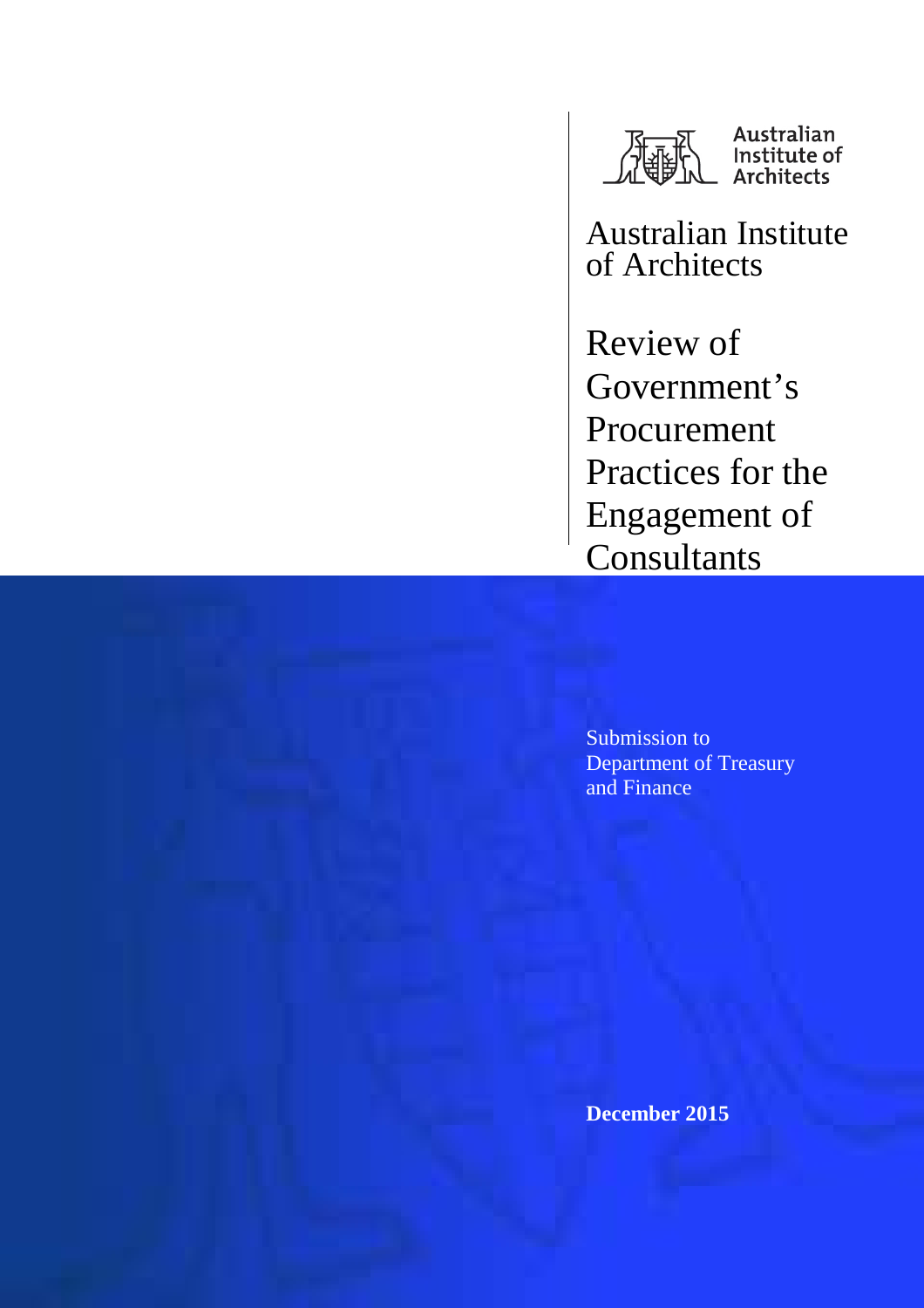## **SUBMISSION BY**

Australian Institute of Architects, Tasmanian Chapter ABN 72 000 023 012 1/19a Hunter Street Hobart, TAS, 7000 Telephone: (03) 6214 1505 email: jennifer.nichols@architecture.com.au

# **PURPOSE**

- This submission is made by the Tasmanian Chapter of the Australian Institute of Architects (the Institute) in response to the review by the Department of Treasury and Finance of the current Procurement Practices Manual – Best Practice for the Engagement of Consultants.
- At the time of this submission the Executive of the Institute is: Jonathan Clements FRAIA (National President), Ken Maher FRAIA (Presidentelect), David Karotkin FRAIA(Immediate Past President), Richard Kirk FRAIA and Helen Lochhead FRAIA.

### **INFORMATION**

## **Who is making this submission?**

- The Australian Institute of Architects (the Institute) is an independent voluntary subscription-based member organisation with more than 12,000 members, of which around 330 are Tasmanian.
- The Institute, incorporated in 1929, is one of the 96 member associations of the International Union of Architects (UIA) and is represented on the International Practice Commission.
- The Institute represents the largest group of non-engineer design professionals in Australia.

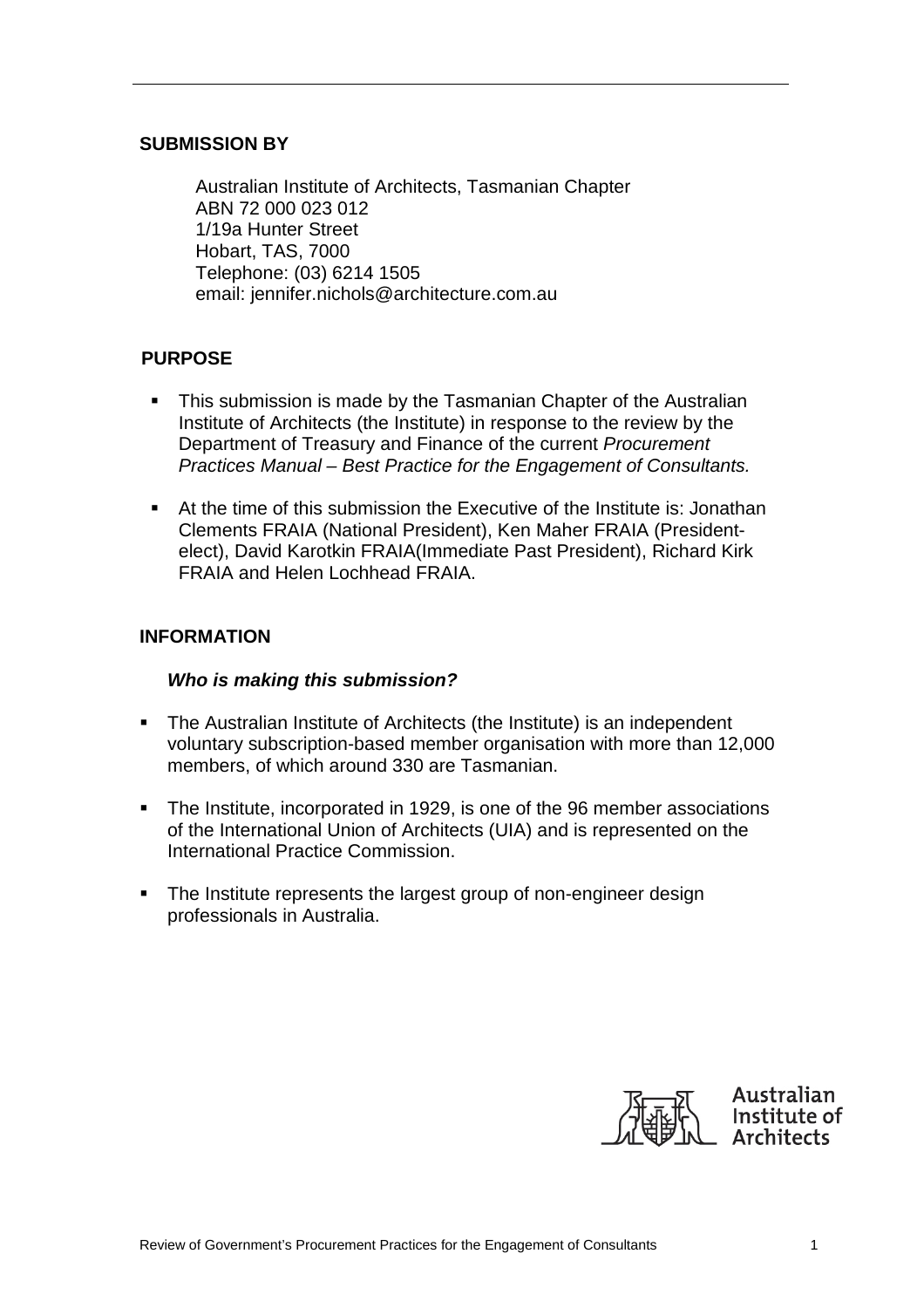Review of Government's Procurement Practices for the Engagement of **Consultants**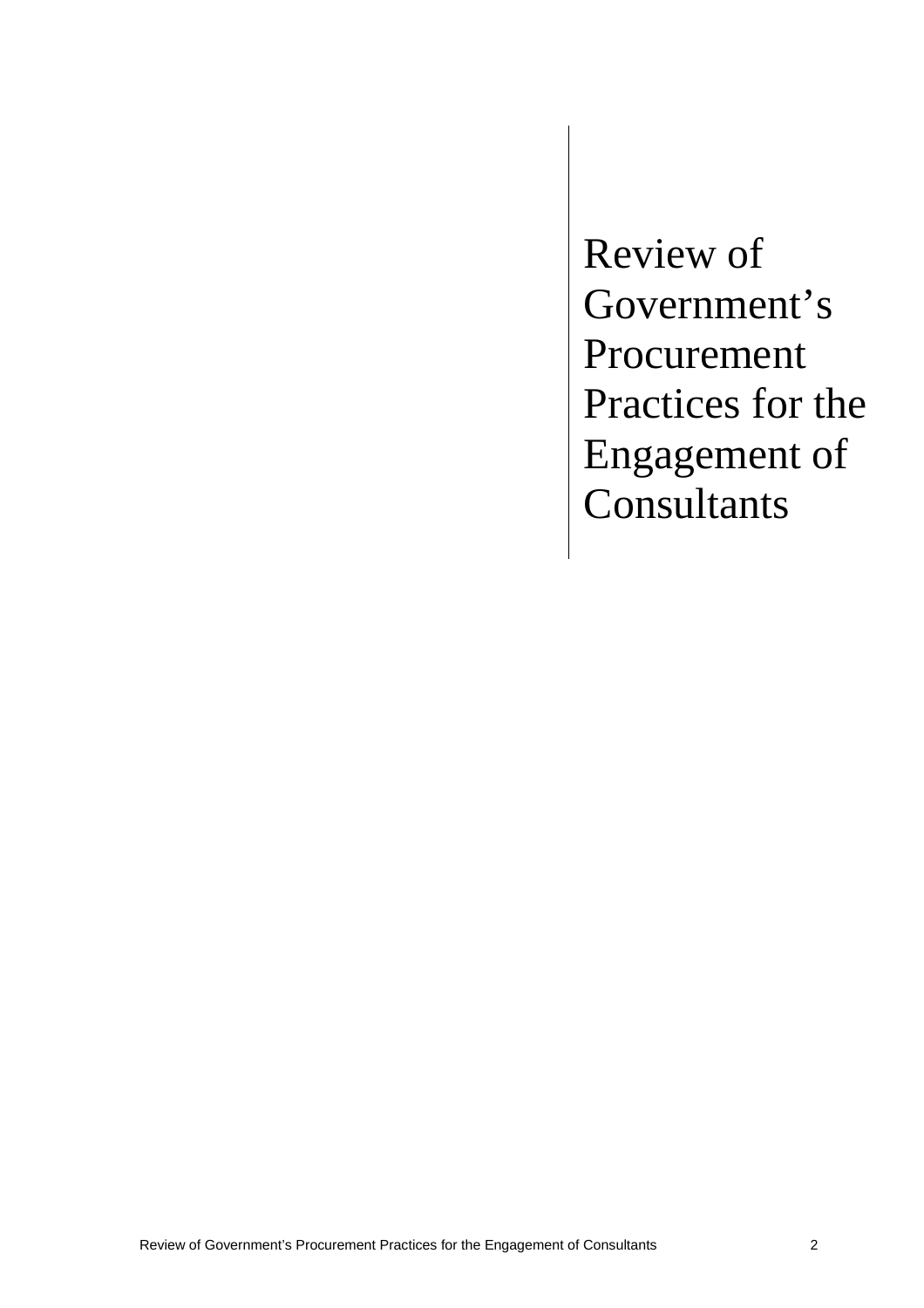## **Review of Government's Procurement Practices for the Engagement of Consultants**

The Institute is pleased to provide comment on review of the current Procurement Practices Manual – Best Practice for the Engagement of Consultants, in relation to the engagement of prequalified building and construction consultants. We view the manual as a positive document and encourage dialogue from agencies and professionals.

### **Expertise of the Institute**

- The Institute seeks to advance the professional development of the architectural profession and highlight the positive benefits of good design in addressing the concerns of the community in relation to sustainability, quality of life and protection of the environment.
- The Institute promotes responsible and environmentally sustainable design, and vigorously lobbies to maintain and improve the quality of design standards in cities, urban areas, commercial and residential buildings.
- The Institute has established high professional standards. Members must undertake ongoing professional development, and are obliged to operate according to the Institute's Code of Professional Conduct. The Professional Development Unit offers an extensive program at national and state level, continuing to keep members informed of the latest ideas, technology and trends in architecture and the construction industry.
- The Institute represents the profession on numerous national and state industry and government bodies, advising on issues of interest to the architectural profession, other building professionals and the construction industry.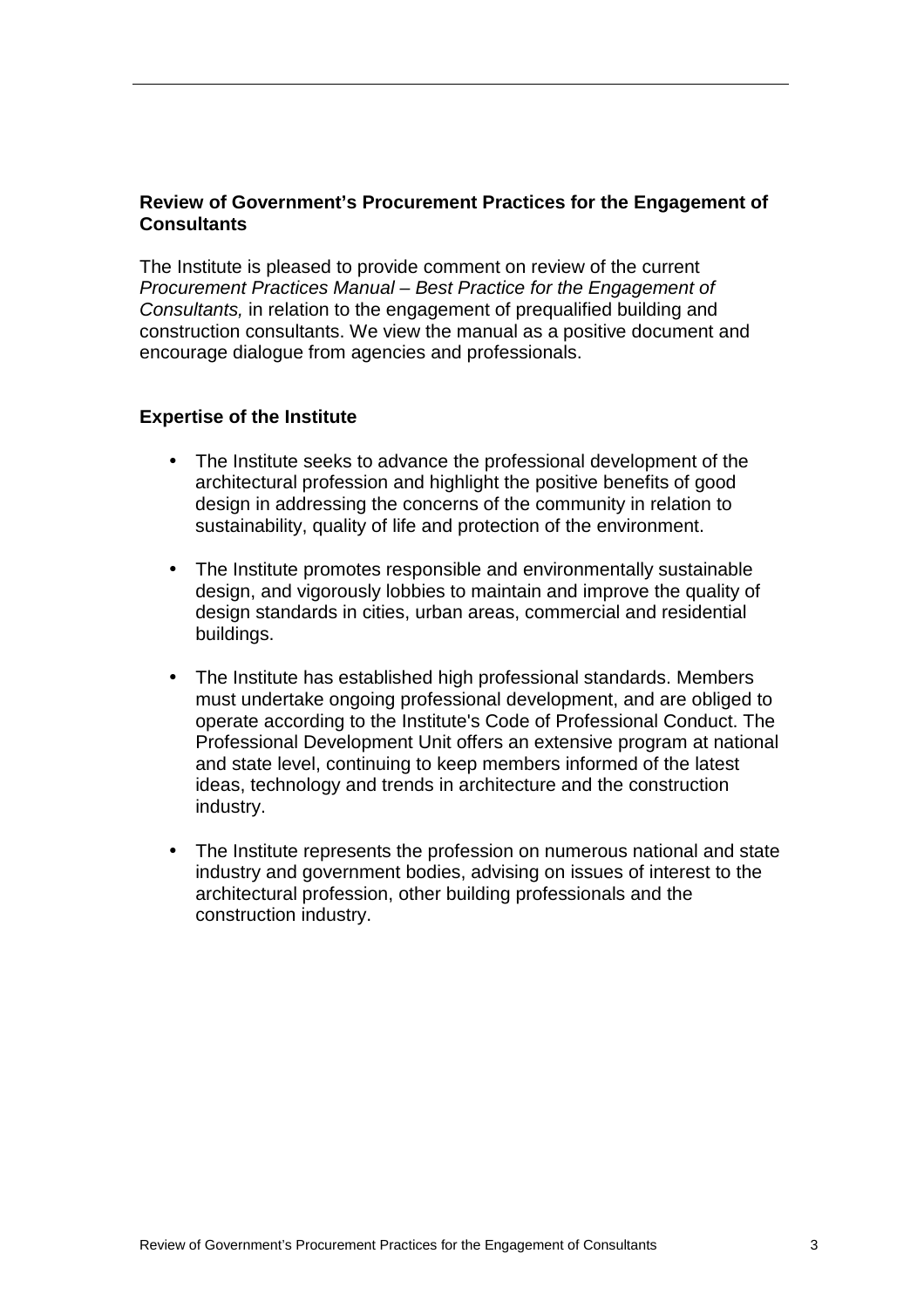## **Executive Summary**

The Tasmanian Chapter of the Australian Institute of Architects welcomes the opportunity to provide comment on the Procurement Practices Manual – Best Practice for the Engagement of Consultants. The Institute is supportive of the draft document and believes it will go a long way towards ensuring best practice for Government building construction works. We would like to encourage its implementation across all government departments and agencies.

In the interests of achieving the best possible document, we offer the following general observations:

In the case of major projects, the Institute recommends that government take a leading role and implement a delivery model where a local architecture consultant is the principal consultant and engages specialist interstate firms as sub-contractors for specialist services and consultancies.

We also believe the document would benefit from the inclusion of a glossary. An explanation of terms such as "project brief," "commission brief" and "functional brief" would ensure that all terms are clear and understood by everyone involved in government building construction projects, encouraging compliance with the guidelines contained in the manual.

The Institute believes a complaints mechanism should also be available to consultants, to ensure a fully equitable and accountable process.

The Institute also offers the following comments on specific sections of the document:

- **1. INTRODUCTION**
- **1.1 Consultants Required**
- **1.1.1 PIP phase**
- **1.1.2 Value Management Study phase**
- **1.1.3 Functional Brief phase**
- **1.1.4 Project Brief phase**
- **1.1.5 Design and Documentation phases**

Given that the document spells out specific task lines, including schematic design, design development and documentation, the Institute believes this should be expanded to include the contract administration stage including tender guidelines, construction stage tasks and post construction stage tasks such as defects liability period provisions. We believe this would help to achieve a more thorough and comprehensive guide for government departments and agencies through all stages of a project.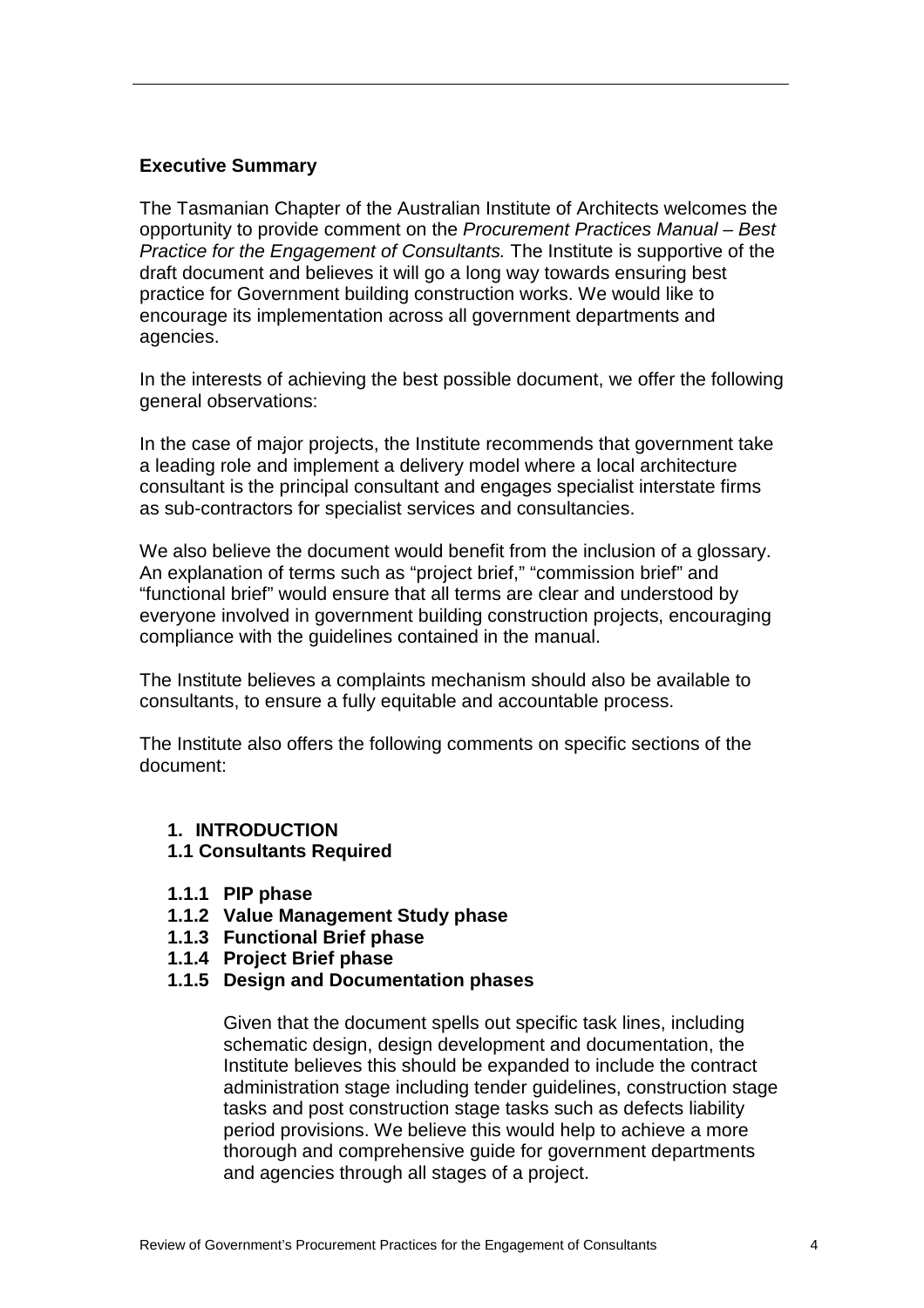- **1.1.6 Construction phase**
- **1.1.7 Post Occupancy Evaluation phase**
- **1.1.8 Facility Management, Operating Plan and Maintenance Plans phase**

## **2. IMPORTANT INFORMATION FOR PROCUREMENT OFFICERS AND PROJECT MANAGER**

Where the document states that "Depending on the size, nature, complexity and planned longevity of the proposed facility, project budgets should include fees for the following: life-cycle costing; estimates of maintenance and operation costs; post occupancy evaluations; design of operation and maintenance plans; and allow contingency funding to carry out the recommendations of postoccupancy evaluations," the Institute believes the fees list is too limiting and should be expanded to include such things as fixed furniture and equipment, statutory fees and other tasks agencies request consultants to undertake.

Where the document states that "Allowing an adequate consultancy fee enables the consultant to spend the time required to develop a quality design that is cost effective over the life of the building, reducing energy and other operating costs", the Institute supports this aim and reiterates the importance of following through with this, i.e. allowing for adequate fees to undertake the process, without the expectation that fee bidding will achieve value for money.

The Institute also notes that, although it is included in other parts of the document, this section makes no reference to prequalification. This is particularly an issue in the case of major projects where, in the past, larger construction projects have used interstate firms for design and documentation services, with only a nominal Tasmanian architectural component. In recent cases, this approach has begun to turn around, with the State Government using Tasmanian architects as the principal consultants on some larger projects, with interstate specialists being used as sub-consultants. The Institute applauds this approach and encourages government departments and agencies to implement this model wherever possible on larger projects. Anecdotally, where this model has been implemented, projects have benefitted, with local consultants proving to be more efficient and responsive to changing client needs, as well as continuing to assist long after the building is up and running. The Institute would propose either formalising this project governance structure for future projects or, as a minimum, recognising the benefits of this structure during the formal consultant procurement assessment process.

The Institute would also like to see a process in place to ensure that departments and agencies have a proper understanding of the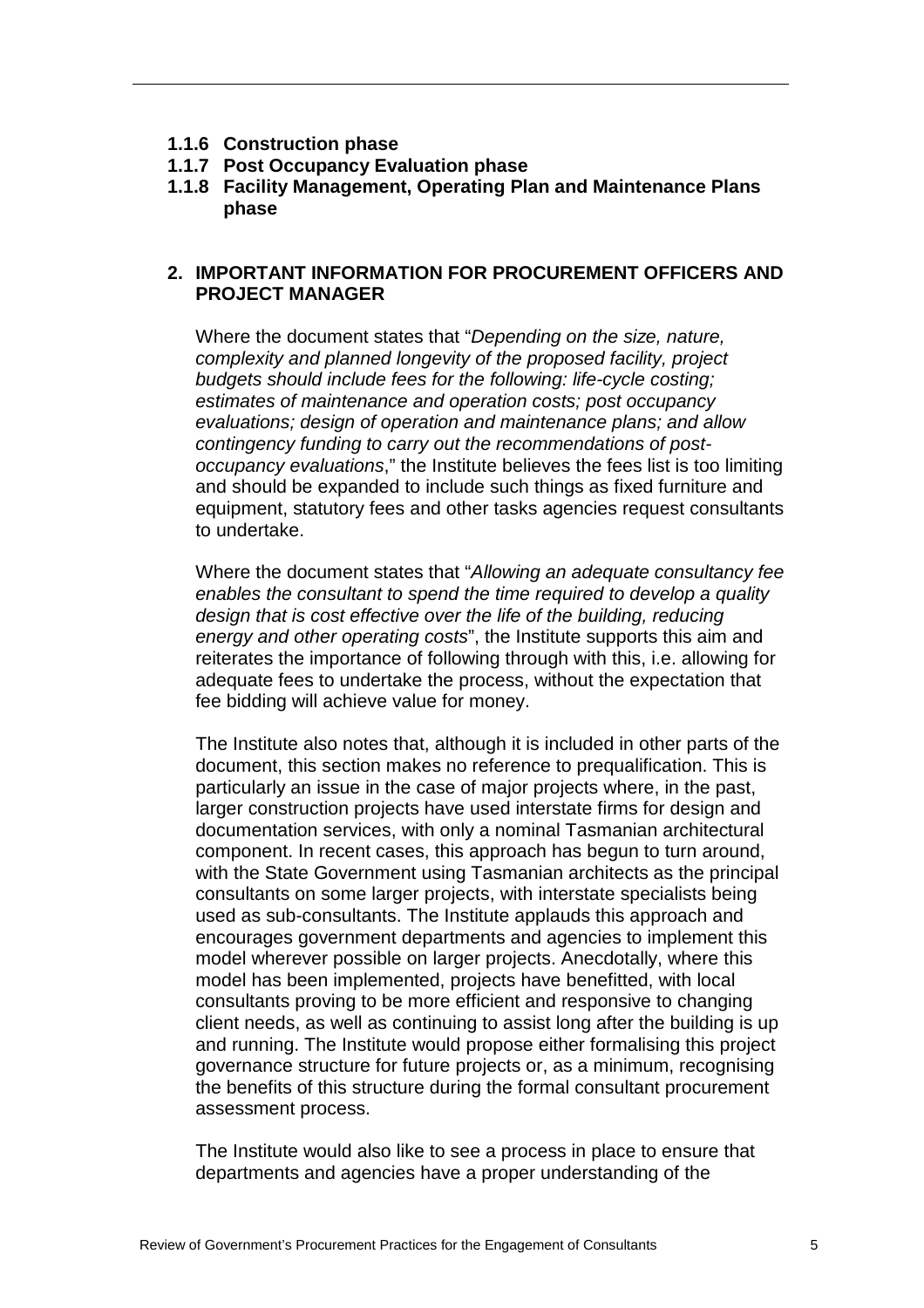framework around the role of the consultant architect as the head of the sub-consultant team from early briefing through design/documentation stages to on-site contract administration of builders and final completion and defects liability period. We believe it should be clearly and unequivocally stated in the document that architects registered under the government's various schemes are the only licensed building practitioners who can fully carry out this role. Ensuring that departmental and agency staff have the necessary skills and understanding of the entire process supports the process of making great buildings, spaces and sustainable urban environments, and promoting best practice in the built environment.

## **3. AGENCY – CONSULTANT RELATIONSHIP**

- **3.1 Partnering**
- **3.2 Risk**

## **4. FEE LEVELS AND QUALITY OF SERVICE**

- **4.1 Fees**
- **4.2 Quality of Service**
- **4.3 Involvement of Specialist Sub-Consultants in Project Brief and Schematic Design Phases**
- **4.4 Design and Documentation Stage**

### **5. CONSULTANT PREQUALIFICATION SCHEME**

Given the onerous nature of registering for the Prequalification Scheme, the Institute believes it would be beneficial to the process to ensure that the criteria required for prequalification is not repeated in Request for Tender requirements.

### **5.1 Clauses for inclusion in Letter of Invitation and the General Conditions of Engagement of Prequalified Consultants in relation to performance reporting**

## **6. CONSULTANT PROCUREMENT**

#### **6.1 Buy Local Policy**

The Institute supports the use of local consultants for Tasmanian projects. To this end, as stated in section 2, the Institute reiterates its support for a project governance structure based on the model whereby Tasmanian architects are used as the principal consultants on some larger projects, with interstate specialists being used as sub-consultants. There are many benefits from using local firms, not only for the individual projects but also for the local economy. Local firms can work cooperatively with the local building industry to ensure high-level documentation, whilst also gaining valuable experience through playing a more active role with interstate specialist consultants. Post construction, clients are able to maintain an ongoing relationship with their head consultant, providing valuable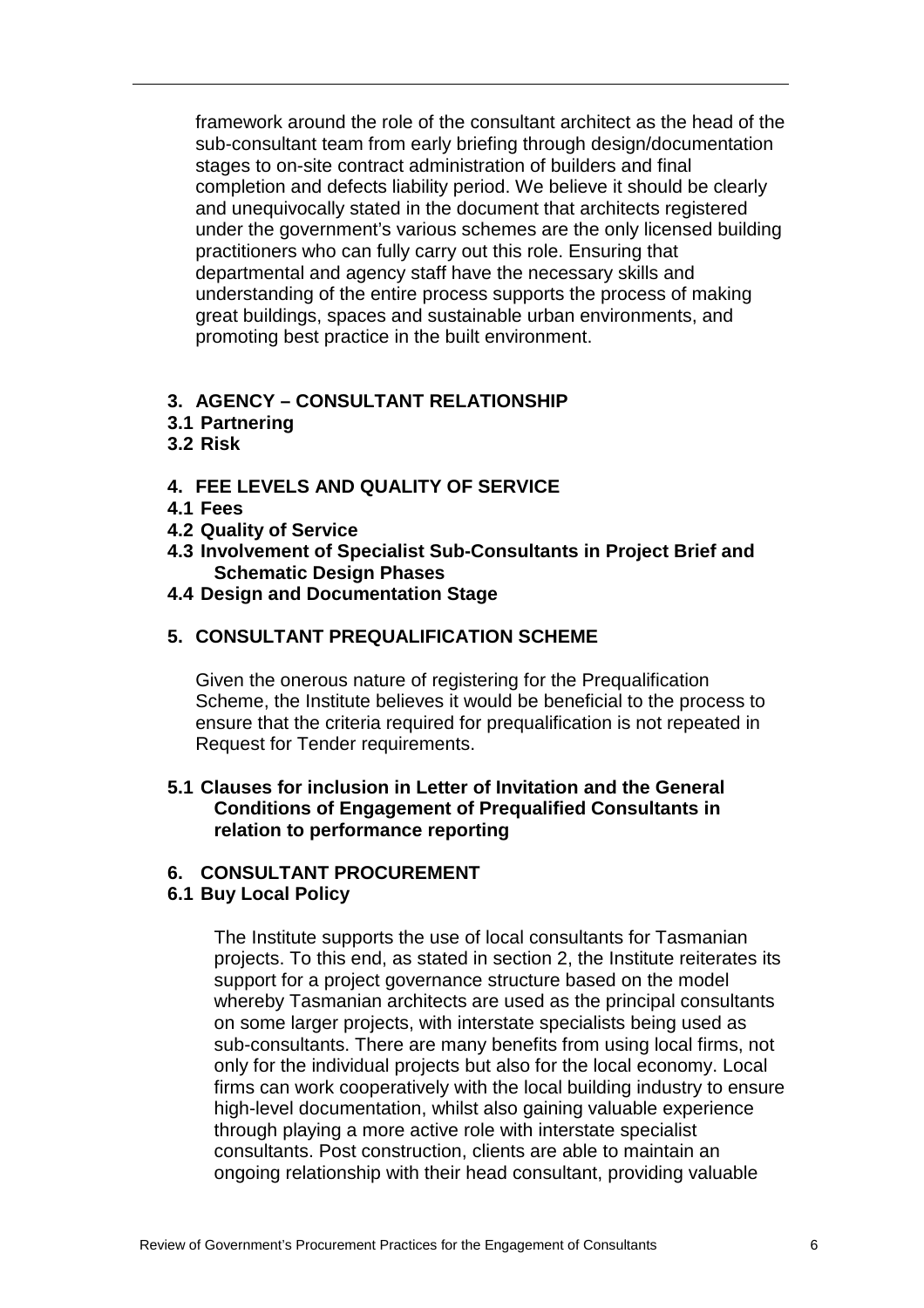assistance over the life of the built asset. This model also allows Tasmania to retain and grow a skilled workforce, which is able to export specialisations and compete in wider sectors of the Australian market.

The Institute understands that the intent of this document is to ensure consultant selection is based on more than just cost. We applaud this but would like to reiterate the need for consideration of all aspects of a submission to ensure that this is achieved in every project, i.e. projects are not only cost effective but also result in quality outcomes. The Institute believes the allowance of adequate fees is vital to ensure all services can be provided via a thorough and comprehensive process, and that fee bidding should never be the focus of procurement methods.

This document states on page 5, under Section 2:

"Fees must relate to the quantity and quality of services required, not to a general fee scale.

Design fees represent about 0.1 per cent of the life-cycle cost of the building, and construction and operating costs are in the order of 80 per cent of the life-cycle cost. A variation of 20 per cent in the design fee (the difference between a high and a low fee) equates to a change in life-cycle cost of about 0.02 per cent. An additional fee of this order could be the difference between an ordinary design and one which reduces the life-cycle cost by 5 per cent or more in energy savings and other operating efficiencies. Allowing an adequate consultancy fee enables the consultant to spend the time required to develop a quality design that is cost effective over the life of the building, reducing energy and other operating costs."

The document goes on to say: "Competition between consultants should not be undertaken to reduce the cost of fees."

The Institute supports this and would encourage all departments and agencies to ensure that all factors are taken into account during the selection process; whilst functional requirements and cost are important, so too are design outcomes. The Institute supports consultant selections based on consideration of all of the above points.

#### **6.2 General Information**

#### **6.3 Methods of Selection**

## **6.4 Developing the Commission Brief**

The Institute recognises the importance of a detailed, quality commission brief. To this end, the Institute suggests that there be clear parameters around who prepares the brief and their capacity to